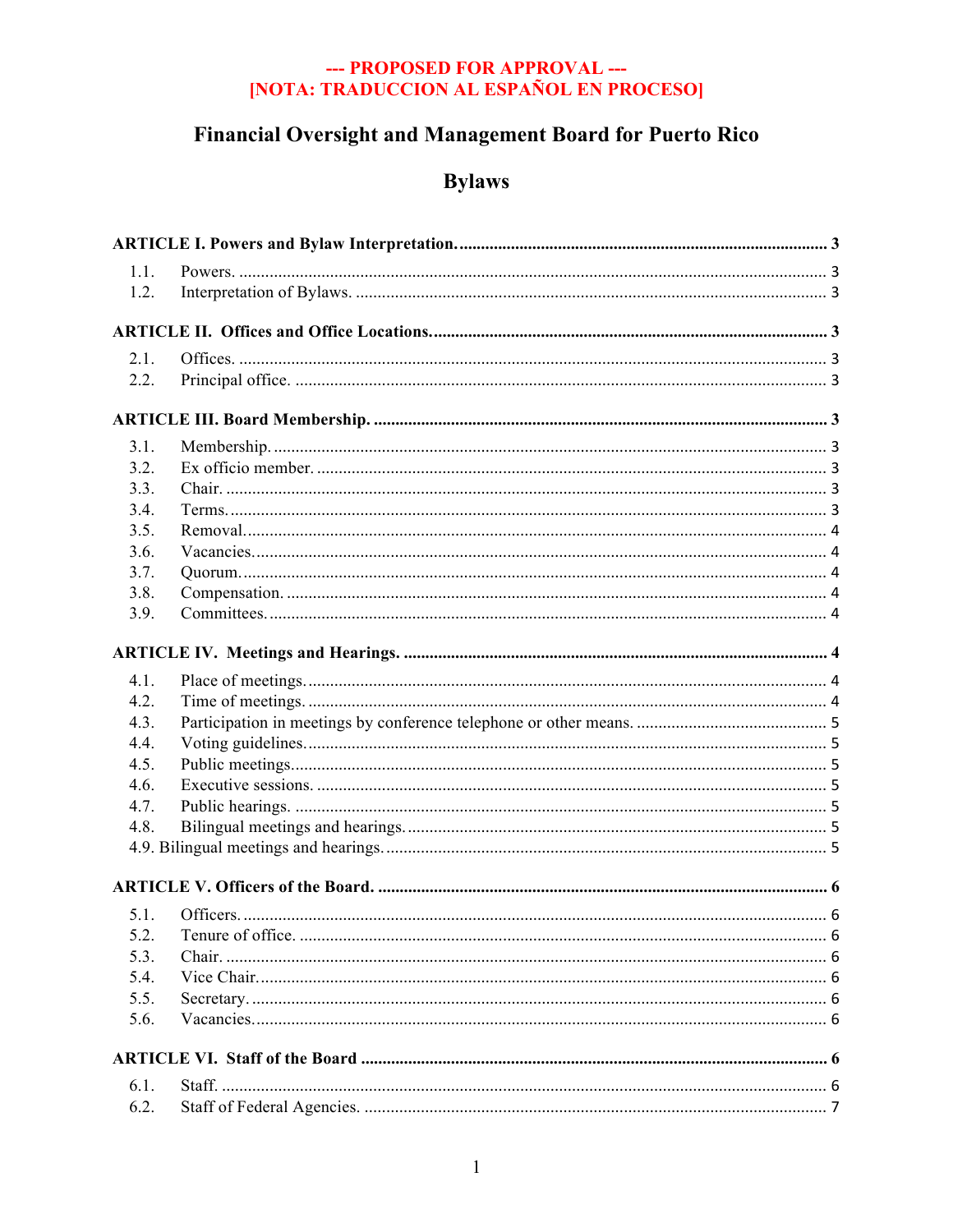| 6.3.  |                                                                                                 |  |
|-------|-------------------------------------------------------------------------------------------------|--|
| 6.4.  |                                                                                                 |  |
| 6.5.  |                                                                                                 |  |
| 6.6.  |                                                                                                 |  |
| 6.7.  |                                                                                                 |  |
| 6.8.  |                                                                                                 |  |
| 6.9.  |                                                                                                 |  |
| 6.10. |                                                                                                 |  |
|       |                                                                                                 |  |
| 7.1.  |                                                                                                 |  |
| 7.2.  |                                                                                                 |  |
|       |                                                                                                 |  |
|       |                                                                                                 |  |
| 8.1.  |                                                                                                 |  |
| 8.2.  |                                                                                                 |  |
| 8.3.  |                                                                                                 |  |
| 8.4.  |                                                                                                 |  |
| 8.5.  |                                                                                                 |  |
| 8.6.  |                                                                                                 |  |
|       |                                                                                                 |  |
| 9.1.  |                                                                                                 |  |
| 9.2.  |                                                                                                 |  |
|       |                                                                                                 |  |
|       | ARTICLE X. Amendment of Bylaws; Other Rules, Regulations, and Procedures 10                     |  |
| 10.1. |                                                                                                 |  |
| 10.2. |                                                                                                 |  |
|       |                                                                                                 |  |
| 11.1. |                                                                                                 |  |
| 11.2. |                                                                                                 |  |
| 11.3. |                                                                                                 |  |
| 11.4. |                                                                                                 |  |
| 11.5. | Gifts, bequests, and devises for the purpose of aiding or facilitating the work of the Board 11 |  |
| 11.6. |                                                                                                 |  |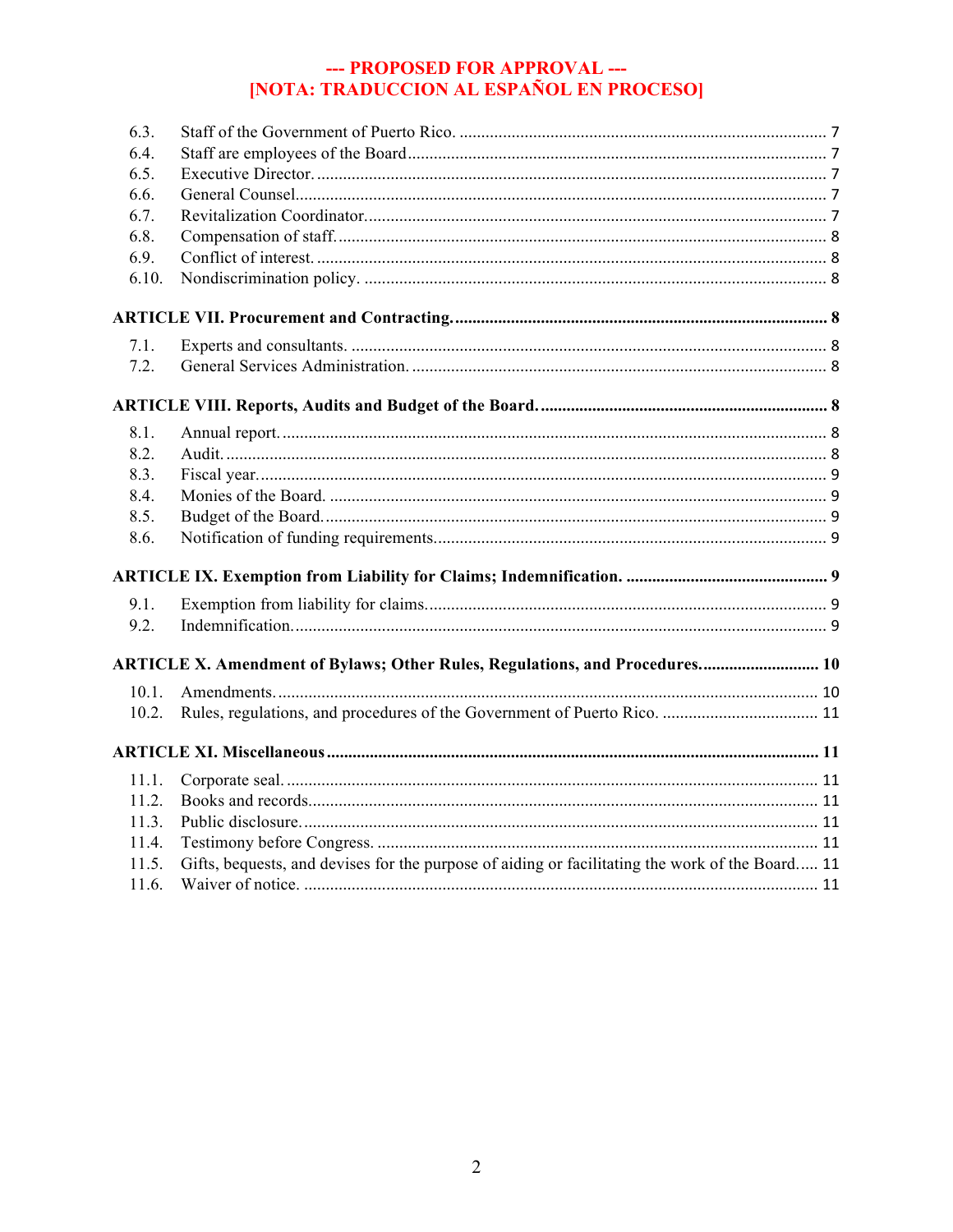#### **Bylaws of the Financial Oversight and Management Board for Puerto Rico**

Pursuant to section 101(h)(1) of the Puerto Rico Oversight, Management, and Economic Stability Act (the "Act"), the Financial Oversight and Management Board for Puerto Rico established by section 101(b) of the Act (the "Board") hereby adopts the following Bylaws (the "Bylaws") as of September \_\_\_, 2016.

#### **ARTICLE I. Powers and Bylaw Interpretation.**

- **1.1. Powers.** The powers of the Board shall be as set forth in the Act, as amended from time to time hereafter.
- **1.2. Interpretation of Bylaws.** All words, terms and provisions of the Bylaws shall be interpreted and defined by and in accordance with the Act, as amended from time to time hereafter. To the extent that any of these Bylaws conflict with the Act, the Act shall be controlling.

#### **ARTICLE II. Offices and Office Locations.**

- **2.1. Offices.** In accordance with section 102 of the Act, the Board shall have an office in Puerto Rico. The Board may establish such other additional office or offices as it deems necessary for the purpose of performing its duties and functions.
- **2.2. Principal office.** The principal office of the Board shall be at such place as the Board may designate.

#### **ARTICLE III. Board Membership.**

- **3.1. Membership.** The powers of the Board shall be exercised by the seven (7) members appointed by the President of the United States (the "President"), in accordance with section  $101(e)$  of the Act.
- **3.2. Ex officio member.** The Governor, or the Governor's designee, shall be an ex officio member of the Board without voting rights in accordance with section 101(e)(3) of the Act. References to "member" in these bylaws shall include only the voting members of the Board.
- **3.3. Chair.** By majority vote, the members of the Board shall designate one of the members as the Chair in accordance with section  $101(e)(4)$  of the Act. The term of the Chair shall be for two (2) years and may hold over until a successor has been duly selected
- **3.4. Terms.** In accordance with section 101(e)(5) of the Act, the term of a member of the Board shall be three (3) years and shall begin on the date of his or her appointment. Upon the expiration of a term of office, a member may continue to serve until a successor has been appointed.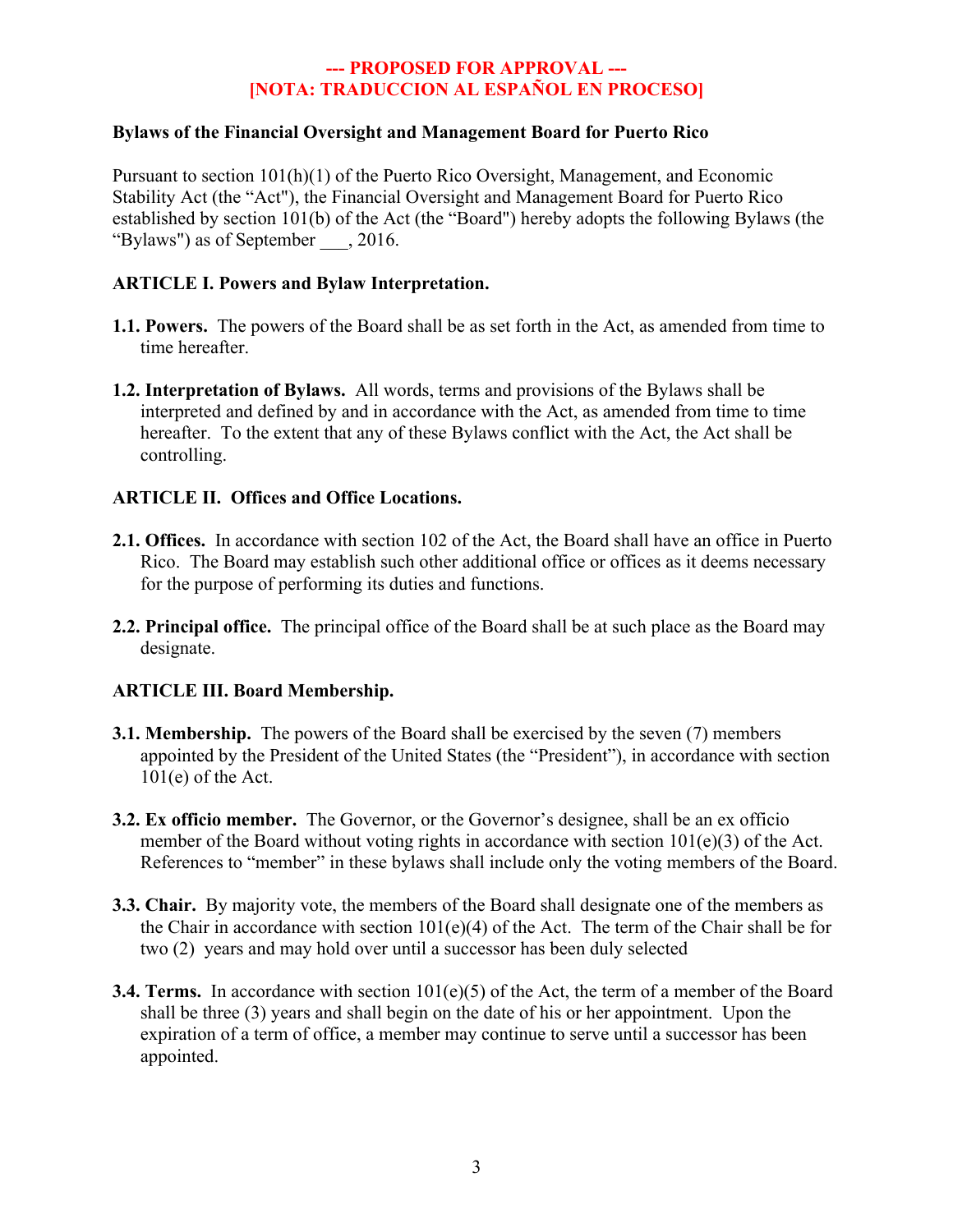- **3.5. Removal.** A member may be removed only by the President and only for cause, in accordance with section  $101(e)(5)(B)$  of the Act.
- **3.6. Vacancies.** A vacancy shall occur upon the death, resignation, removal or expiration of the term of a member. A member appointed to fill a vacancy occurring prior to the expiration of a term shall serve the unexpired term. A vacancy on the Board shall be filled in the same manner in which the original member was appointed.
- **3.7. Quorum.** A majority of the members of the Board shall constitute a quorum for the purpose of conducting the business of the Board and for all other purposes. All actions of the Board shall be taken by an affirmative vote of no fewer than four (4) members of the Board, except that—

(a) the requirements for the appointment by the Chair of an Executive Director and a General Counsel shall be as set forth in set Sections 6.4 and 6.5, respectively;

(b) in the event the number of appointed members of the Board is at any time five (5) or less, any act to be taken shall require a majority of the Board's appointed members, except an appointment by the Chair under Section 6.4 or Section 6.5 shall require the affirmative vote of no fewer than three (3) other members of the Board; and

(c) in accordance with section 206(b) of the Act, an affirmative vote of no fewer than five (5) members of the Board shall be required to issue a restructuring certification under section 206 of the Act.

- **3.8. Compensation.** The members of the Board shall serve without pay but may receive reimbursement for any reasonable and necessary actual out-of-pocket expenses incurred by reason of service on the Board.
- **3.9. Committees.** The Board may designate one or more standing or special committees for specific purposes, each committee to consist of one (1) or more members of the Board No committee is authorized to take any official action on behalf of the Board, unless expressly so authorized by the Board.

# **ARTICLE IV. Meetings and Hearings.**

- **4.1. Place of meetings.** The Board may hold its meetings at a Board office or at such other place as may be determined by the Board.
- **4.2. Time of meetings.** The Board shall meet as frequently as it deems appropriate, but not less frequently than quarterly. Meetings of the Board shall be held at the call of the Chair, or if a request for such a meeting is submitted to the Chair by at least two (2) members of the Board. Such a request shall state the general nature of the business to be transacted at such meeting. Notice of any meeting shall be given to each member of the Board at least twentyfour (24) hours prior to the day named for the meeting, unless the Chairperson or a majority of the members determines that exigent circumstances require a meeting with less notice.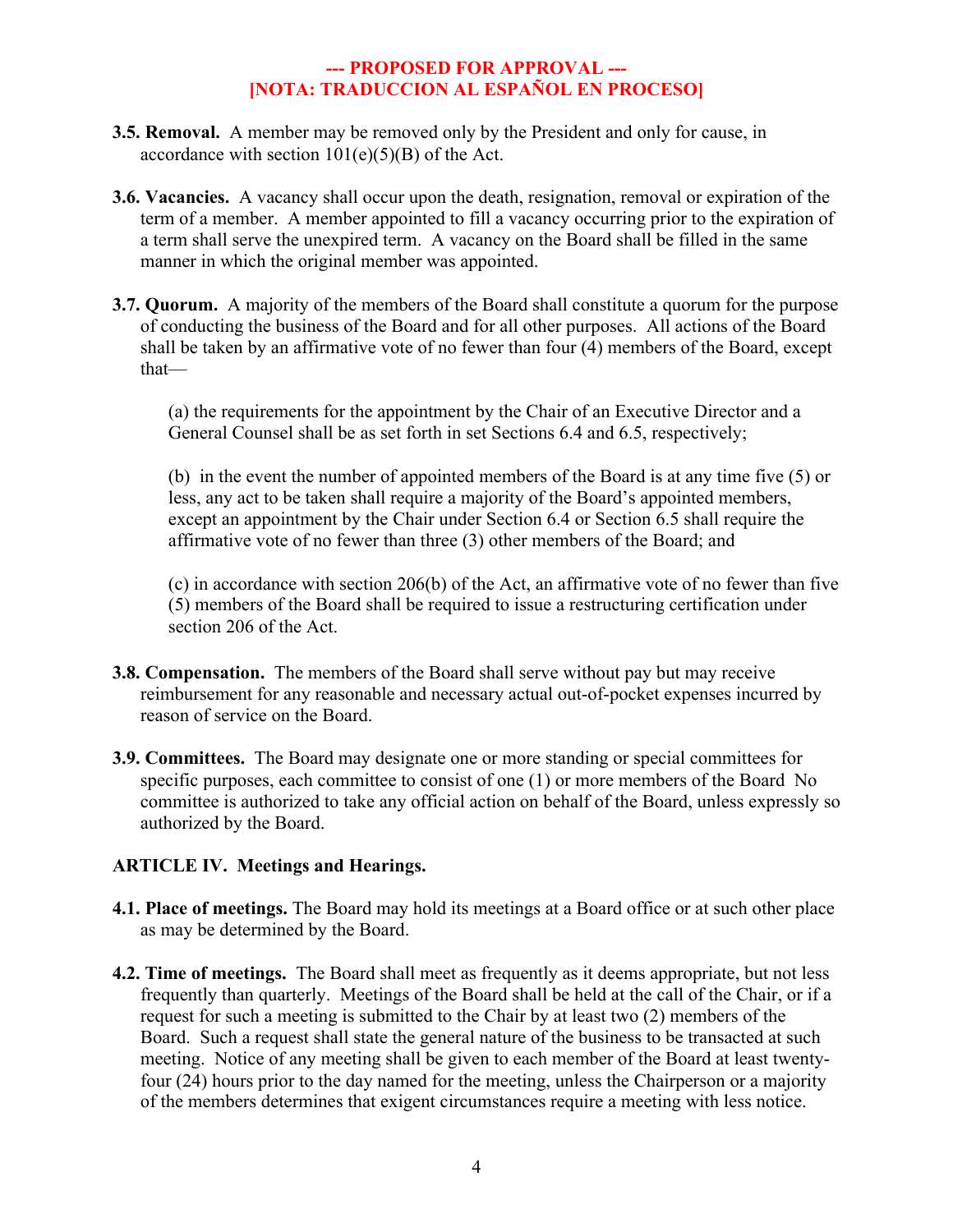- **4.3. Participation in meetings by conference telephone or other means.** Any member may participate in any meeting of the Board or of any committee, may be counted for the purpose of determining a quorum thereof, and may exercise all rights and privileges to which he or she might be entitled were he or she personally in attendance (including the right to vote) by means of conference telephone, video teleconference, or other communications equipment by means of which all persons attending the meeting can hear each other.
- **4.4. Voting guidelines.** The Chair shall determine voting guidelines for each vote of official business, including the option to vote by ballot, roll call, rising vote, general consent, a recorded vote, notational voting, or other means. The outcome of any general consent or voice vote shall be determined by the Chair. Any member of the Board can object the Chair's determination of a general consent or voice vote and request a recorded vote. The minutes, as described in section 12.2 of these Bylaws, shall reflect the outcome of any vote. No votes may be cast via proxy.
- **4.5. Public meetings.** Except as provided in section 4.6 of these Bylaws, all meetings of the Board at which official action of any kind is taken shall be open to the public. Such public meetings may be held at an office of the Board or at such other place as may be determined by the Board, provided that all such meetings shall be held at a place accessible to the public. To the extent feasible, public meetings shall be webcast on the Board's website. The Secretary shall give prior public notice at least twenty-four (24) hours, absent extraordinary circumstances, prior to the time of the meeting, showing the date, time and place thereof.
- **4.6. Executive sessions.** Upon an affirmative vote of no fewer than four (4) members of the Board, the Board may conduct its business in an executive session. The executive session shall be closed to the public and consist solely of the Board's members and any professionals of the Board, including staff and advisors, the Board determines necessary. The Board may only consider the business items set forth as part of the vote to convene such executive session.
- **4.7. Public hearings.** In accordance with section 104(a) of the Act, the Board, or any member of the Board designated by the Chair, may hold public hearings, take testimony, and receive evidence as the Board considers appropriate, to assist it in carrying out the Act. The Board, or any member so designated, may administer oaths or affirmations to witnesses appearing before it. Notice of such hearings shall be given within the time and in the manner described in section 4.5 of the Bylaws.
- **4.8. Bilingual meetings and hearings.** To the greatest extent possible, the Board shall adopt procedures to enable English and Spanish speaking individuals to participate in its meetings.
- **4.9. Bilingual meetings and hearings.** To the greatest extent possible, the Board shall produce all of its written materials in English and Spanish.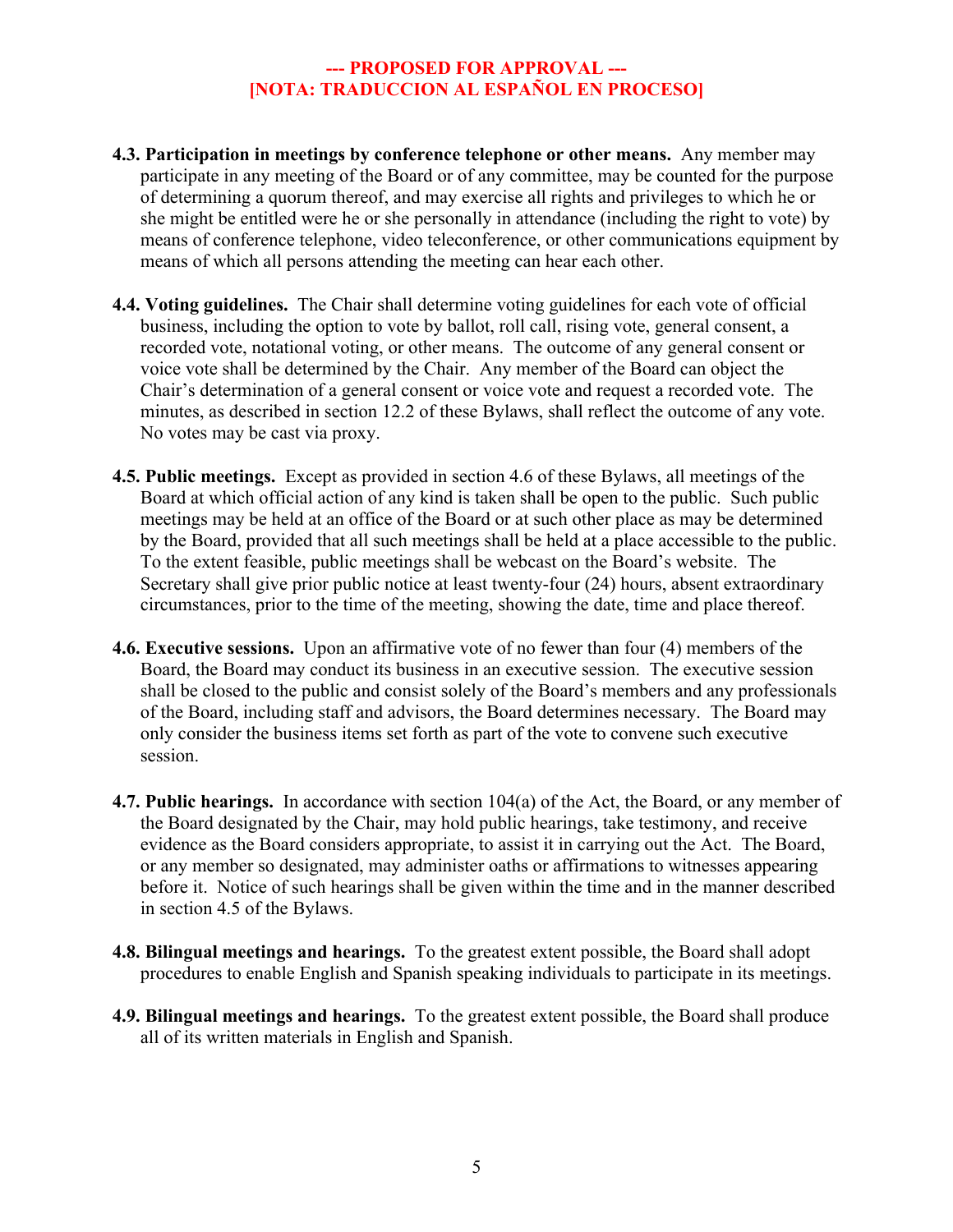#### **ARTICLE V. Officers of the Board.**

- **5.1. Officers.** The Board shall have a Chair, a Secretary, and such other officers as the Board may determine. A majority of the members of the Board shall select a Vice Chair, a Secretary, and such other officers from among the members of the Board and its staff as they may determine. Other than the Chair, one person may hold two or more Board offices, but no Board officer may act in more than one capacity where action of two or more officers is required.
- **5.2. Tenure of office.** Officers other than the Chair shall hold office for one (1) year and may hold over until their respective successors have been duly selected.
- **5.3. Chair.** The Chair shall have a general management role over the affairs of the Board, shall lead all meetings of the Board, and shall perform all duties of the Chair provided for by the Act, or incident to the office of the Chair, and such other duties as may be assigned by the Board.
- **5.4. Vice Chair.** The Vice Chair, who shall be a member of the Board, shall have all powers and duties of the Chair in the absence of the Chair, except those designated by the Act to be performed only by the Chair, and shall perform such other duties as may be assigned by the Board. Should both the Chair and Vice Chair be absent from any meeting of the Board, the members present shall appoint a Chair pro tempore.
- **5.5. Secretary.** The Secretary, who shall be a member of the Board or of the staff, shall act as clerk of all public meetings of the Board, shall record all the proceedings of such meetings in a book for that purpose, shall give such notice as may be required of all such meetings, shall keep minutes of the meetings, shall record all votes and shall have custody of all books and records of the Board, and shall perform all duties incident to the office of the Secretary and such other duties as may be assigned by the Board. The minutes of each meeting shall state the time and place that it was held and such other information as shall be necessary to determine the actions taken and whether the meeting was held in accordance with the Act and these Bylaws.
- **5.6. Vacancies.** A vacancy in an office shall occur upon the death, resignation, disqualification, removal or expiration of the term of that officer. A majority of the members of the Board shall have the power to fill any vacancy occurring for whatever reason in any office.

#### **ARTICLE VI. Staff of the Board**

**6.1. Staff.** The Board shall have a staff consisting of an Executive Director, General Counsel, Revitalization Coordinator, and such other officials as the Board may determine. Other than as provided for by the Act or the Bylaws, the Executive Director may appoint staff of the Board and is responsible for directing and managing the activities of the Board staff. In accordance with section 103(c) of the Act, the Executive Director and staff of the Board may be appointed and paid without regard to any provision of the laws of Puerto Rico or the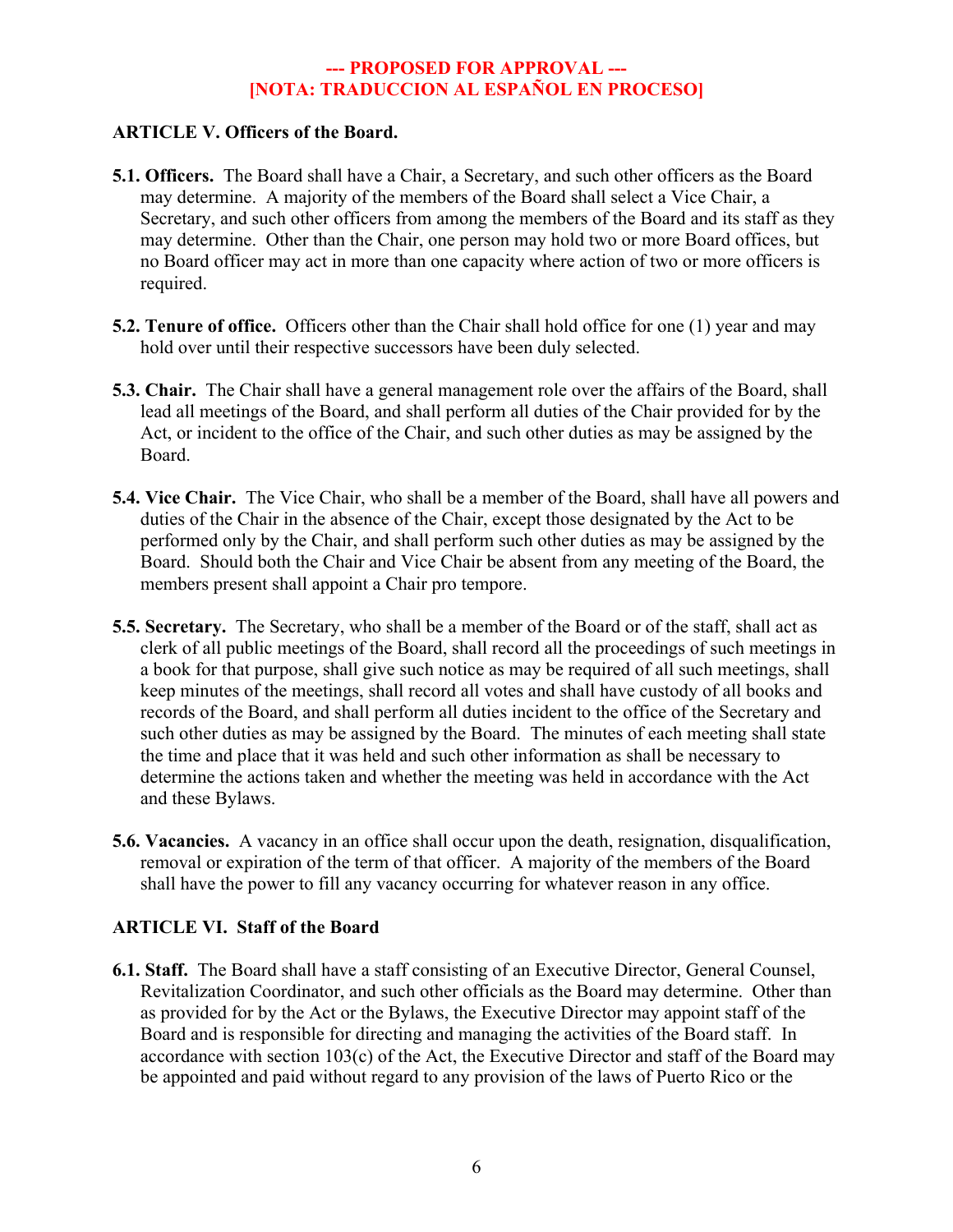Federal Government governing appointments and salaries. All staff of the Board shall be deemed to be employees of the Board.

- **6.2. Staff of Federal Agencies.** In accordance with section 103(d) of the Act, upon request of the Chair, the head of any Federal department or agency may detail, on a reimbursable or nonreimbursable basis, and in accordance with the Intergovernmental Personnel Act of 1970 (5 U.S.C. 3371–3375), any of the personnel of that department or agency to the Board to assist it in carrying out its duties under this Act.
- **6.3. Staff of the Government of Puerto Rico.** In accordance with section 103(e) of the Act, upon request of the Chair, the head of any department or agency of the Government of Puerto Rico may detail, on a reimbursable or nonreimbursable basis, any of the personnel of that department or agency to the Board to assist it in carrying out its duties under this Act.
- **6.4. Staff are employees of the Board.** Except as provided for pursuant to section 6.2 and section 6.3 of these Bylaws, all staff of the Board shall be deemed to be an employee of the Board.
- **6.5. Executive Director.** The Chair, with the consent of no fewer than four (4) other members of the Board, shall appoint and may remove the Executive Director.
	- a) The Executive Director shall be paid at a rate determined by the Board;
	- b) The Executive Director shall execute the instructions of the Board, be the full-time chief executive officer of the Board and, subject to the supervision and control of the Board, shall have general supervision and direction of the business affairs of the Board;
	- c) Subject to the approval of the Chair, the Executive Director may enter into and execute on behalf of the Board such contracts as he or she shall deem appropriate;
	- d) The Executive Director shall have such other powers and perform such other duties as may be delegated to him or her by the Board;
	- e) The Executive Director, with the approval of the Chair, shall hire, fix the pay of, and remove additional personnel as the Executive Director considers appropriate, subject to the provisions of section 103 of the Act.
- **6.6. General Counsel.** The Chair, with the consent of no fewer than four (4) other members of the Board, shall appoint and may remove the General Counsel. The General Counsel shall be the chief legal officer of the Board and shall perform such duties as may be assigned by the Board and the Executive Director.
- **6.7. Revitalization Coordinator.** The Revitalization Coordinator shall be appointed and may be removed in accordance with section 502(b) of the Act. In accordance with section 502(c) of the Act, the Executive Director of the Board may assign Board personnel to assist the Revitalization Coordinator. The Revitalization Coordinator's pay will fixed by the Board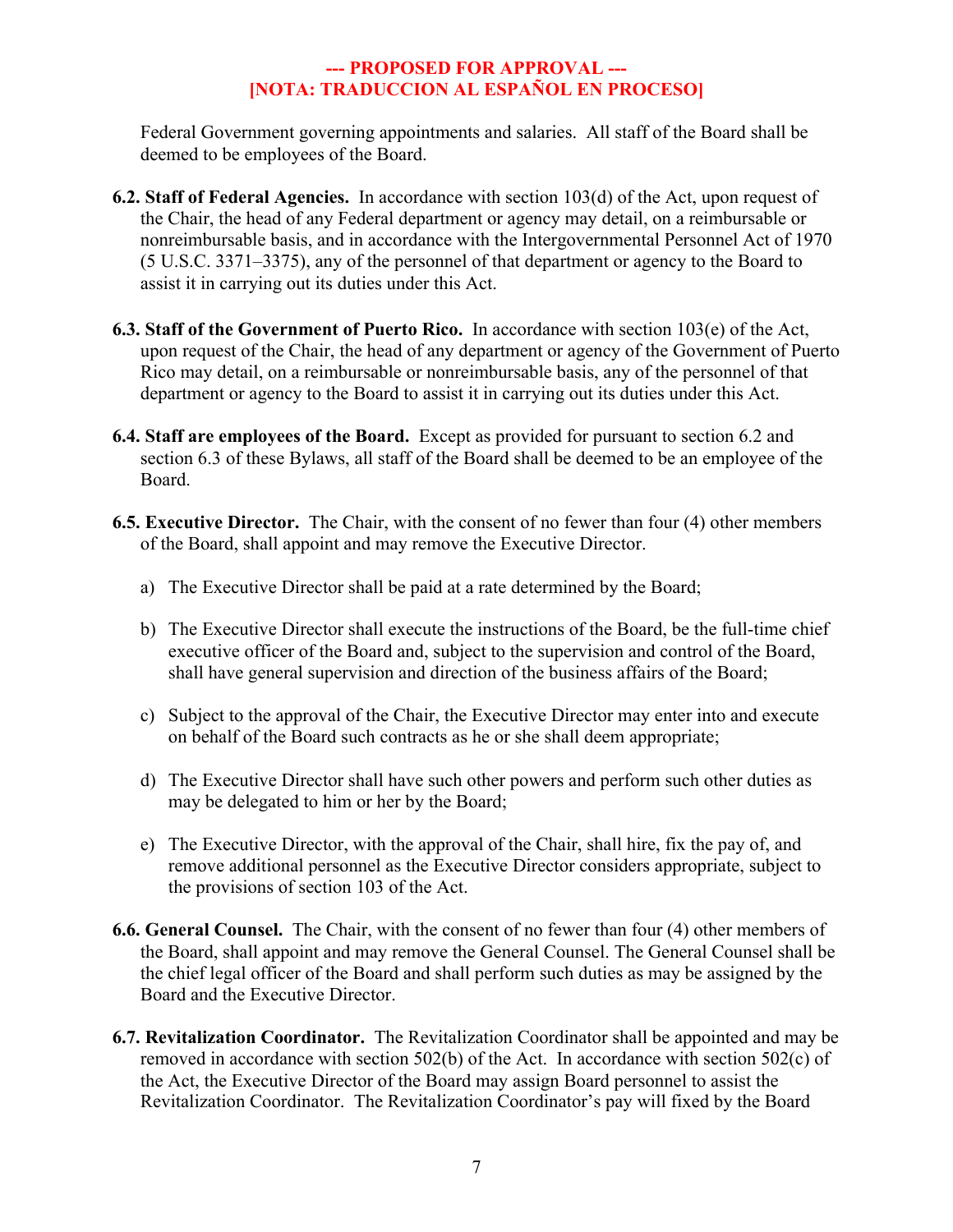and the Revitalization Coordinator shall carry out the duties as prescribed in sections 502 and 503 of the Act and perform such other duties as may be assigned by the Board and Executive Director.

- **6.8. Compensation of staff.** With the approval of the Chair, the Executive Director may appoint and fix the pay of additional personnel, including officers and staff, of the Board as the Executive Director considers appropriate; provided, however, that no individual appointed by the Executive Director may be paid at a rate greater than the rate of pay for the Executive Director unless the Board provides for otherwise.Additionally, the Executive Director may not fix the pay of employees of the Federal Government or the government of Puerto Rico.
- **6.9. Conflict of interest.** In accordance with section 109(a) of the Act, notwithstanding any ethics provision governing employees of the Government of Puerto Rico, all members and staff of the Board shall be subject to the Federal conflict of interest requirements described in section 208 of title 18, United States Code. Additionally, in accordance with section 109(b) of the Act, notwithstanding any ethics provision governing employees of the Government of Puerto Rico, all members of the Board and staff designated by the Board shall be subject to disclosure of their financial interests, the contents of which shall conform to the same requirements set forth in section 102 of the Ethics in Government Act of 1978 (5 U.S.C. App.).
- **6.10. Nondiscrimination policy.** The officers, directors, committee members, employees, and persons serving the Board shall be selected entirely on a nondiscriminatory basis with respect to age, sex, race, religion, national origin, and sexual orientation. It is the policy of the Board not to discriminate on the basis of race, creed, ancestry, marital status, gender, sexual orientation, age, physical disability, veteran's status, political service or affiliation, color, religion, or national origin.

# **ARTICLE VII. Procurement and Contracting.**

- **7.1. Experts and consultants.** In accordance with section 101(h) of the Act, the Board may hire professionals and enter into contracts as it determines to be necessary to carry out the Act.
- **7.2. General Services Administration.** Notwithstanding section 7.1 of these Bylaws, in accordance with section 104(n) of the Act, the Board may request from the Administrator of General Services or other appropriate Federal agencies, on a reimbursable or nonreimbursable basis, the administrative support services necessary for the Oversight Board to carry out its responsibilities under the Act.

# **ARTICLE VIII. Reports, Audits and Budget of the Board.**

- **8.1. Annual report.** In accordance with section 208 of the Act, the Board shall submit and make public an annual report to the President, Congress, the Governor, and the Legislature.
- **8.2. Audit.** The Board shall publish an annual report which shall make provisions for the accounting of revenues and expenses of the Board. The Board shall have its books, accounts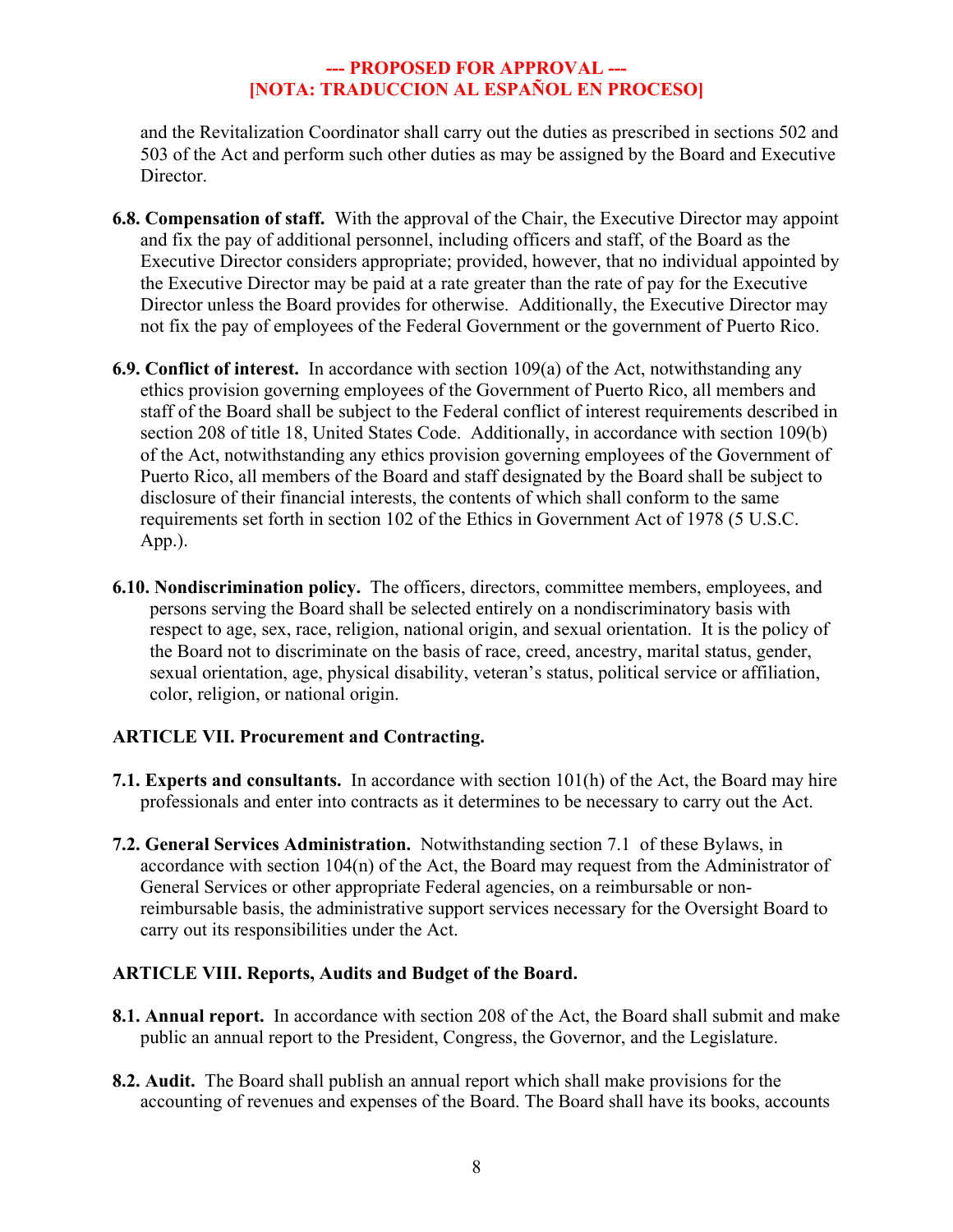and records audited annually in accordance with generally accepted auditing standards by an independent auditor who shall be a certified public accountant, and a copy of the audit report shall be attached to and be made part of the Board's annual report.

- **8.3. Fiscal year.** The fiscal year of the Board shall be from July 1 to June 30 of each year.
- **8.4. Monies of the Board.** The Board shall invest the funds of the Board in a manner consistent with sound business practice, subject to the restrictions contained in the Act and any other applicable provision of law.
- **8.5. Budget of the Board.** The Board shall adopt a budget for each fiscal year during which the Board is in operation and submit such budget to the President, the House of Representatives Committee on Natural Resources and the Senate Committee on Energy and Natural Resources, the Governor, and the Legislature in accordance with section 107(a) of the Act. For each fiscal year, the Chair shall propose an annual budget for the Board no later than one (1) month before the beginning of the fiscal year, which upon an affirmative vote of a majority of the members then serving shall be adopted as the annual budget of the Board, except that the budget for the initial fiscal year shall be proposed and adopted pursuant to a schedule as determined by the Chair.
- **8.6. Notification of funding requirements.** The Board shall, from time to time as it deems necessary, notify the Governor and the Legislature of the Board funding requirements set forth in section 107(b) of the Act.

# **ARTICLE IX. Exemption from Liability for Claims; Indemnification.**

- **9.1. Exemption from liability for claims.** In accordance with section 105 of the Act, the Board, its members, its officers, and its employees shall not be liable for any obligation of or claim against the Board, its members, its employees, or the Government of Puerto Rico resulting from actions taken to carry out the Act.
- **9.2. Indemnification.** The Board shall indemnify any member, officer, or employee of the Board who was or is a party, or is threatened to be made a party, to any threatened, pending or completed action, suit or proceeding, whether civil, criminal, administrative or investigative, by reason of the fact that he or she is or was a member or employee of the Board, against judgments, fines, amounts paid in settlement and expenses (including attorneys' fees) actually and reasonably incurred by him or her in connection with such action, suit or proceeding, unless he or she acted with bad faith or engaged in intentional misconduct and, with respect to any criminal action or proceeding, unless he or she knew or should have known his or her conduct was unlawful. The termination of any act, suit or proceeding by judgment, order, settlement, conviction, or upon a plea of nolo contendere or its equivalent, shall not, of itself, create a presumption that the person did not satisfy these standards.

To the extent the member, officer, or employee of the Board has been successful, on the merits or otherwise, in the defense of any action, suit or proceeding referred to in this Section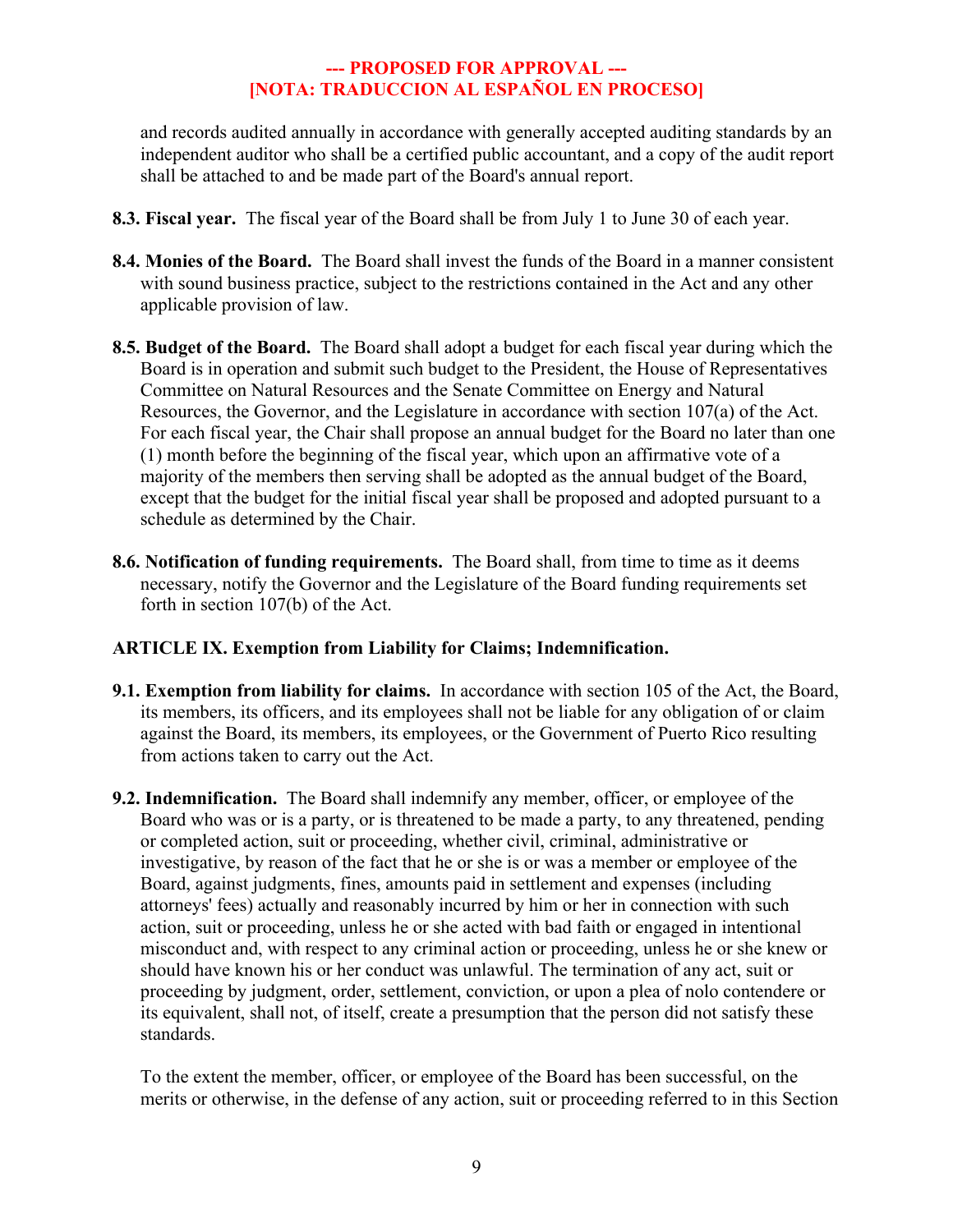or in defense of any claim, issue or matter therein, he or she shall be indemnified against expenses (including attorneys' fees) actually and reasonably incurred by him in connection therewith.

Expenses (including attorneys' fees) actually and reasonably incurred in defending any action, suit or proceeding referred to in this Section shall be paid by the Board in advance of the final disposition of such action, suit or proceeding, as authorized by the Board in the specific case, upon receipt of an undertaking by or on behalf of the member or employee to repay such amount, unless it shall ultimately be determined that he or she is not entitled to be indemnified by the Board as authorized in this Section.

The Board, through its legal counsel, shall defend actions, suits or proceedings brought against the Board, or its members, officers or employees when acting within the scope of their official duties for the Board. Alternatively, any member, officer or employee against whom any such action, suit or proceeding is brought may employ his or her own attorney to appear on his or her behalf. The provisions set forth herein shall apply irrespective of whether the member, officer or employee is represented by the Board's legal counsel or his or her own attorney.

The right to indemnification accorded by this Section shall not limit any other right to indemnification to which the member or employee may be entitled. Any rights hereunder shall inure to the benefit of the heirs, executors and administrators of any member, officer or employee of the Board.

Indemnification Provisions Deemed to Constitute a Contract. In consideration of any person who served as or is serving as a member, officer or employee of the Authority, the indemnification provisions contained in Section 9.1 hereof shall be deemed to be and shall constitute a contract between the Authority and any such person who served as or is serving as a member, officer or employee of the Authority.

# **ARTICLE X. Amendment of Bylaws; Other Rules, Regulations, and Procedures.**

**10.1 Amendments.** The Bylaws may be altered, amended or repealed, or new Bylaws may be adopted, by an affirmative vote of no more than four (4) members of the Board at any meeting after at least five (5) days' prior written notice of such an intention has been provided to each member; provided, however, that no alteration, amendment or repeal may be made or new Bylaw adopted in contravention of the Act or any other applicable provision of law. Further, if Section 3.7(b) is not in effect, any effort to alter, modify, repeal a Bylaw, or adopt a new Bylaw, regarding the selection of the Executive Director under Section 6.4 or General Counsel under Section 6.5 shall require the affirmative vote of five (5) members. If Section 3.7(b) is in effect, any effort to alter, modify, repeal a Bylaw, or adopt a new Bylaw, regarding the selection of the Executive Director under Section 6.4 or General Counsel under Section 6.5 shall require the affirmative vote of four (4) members.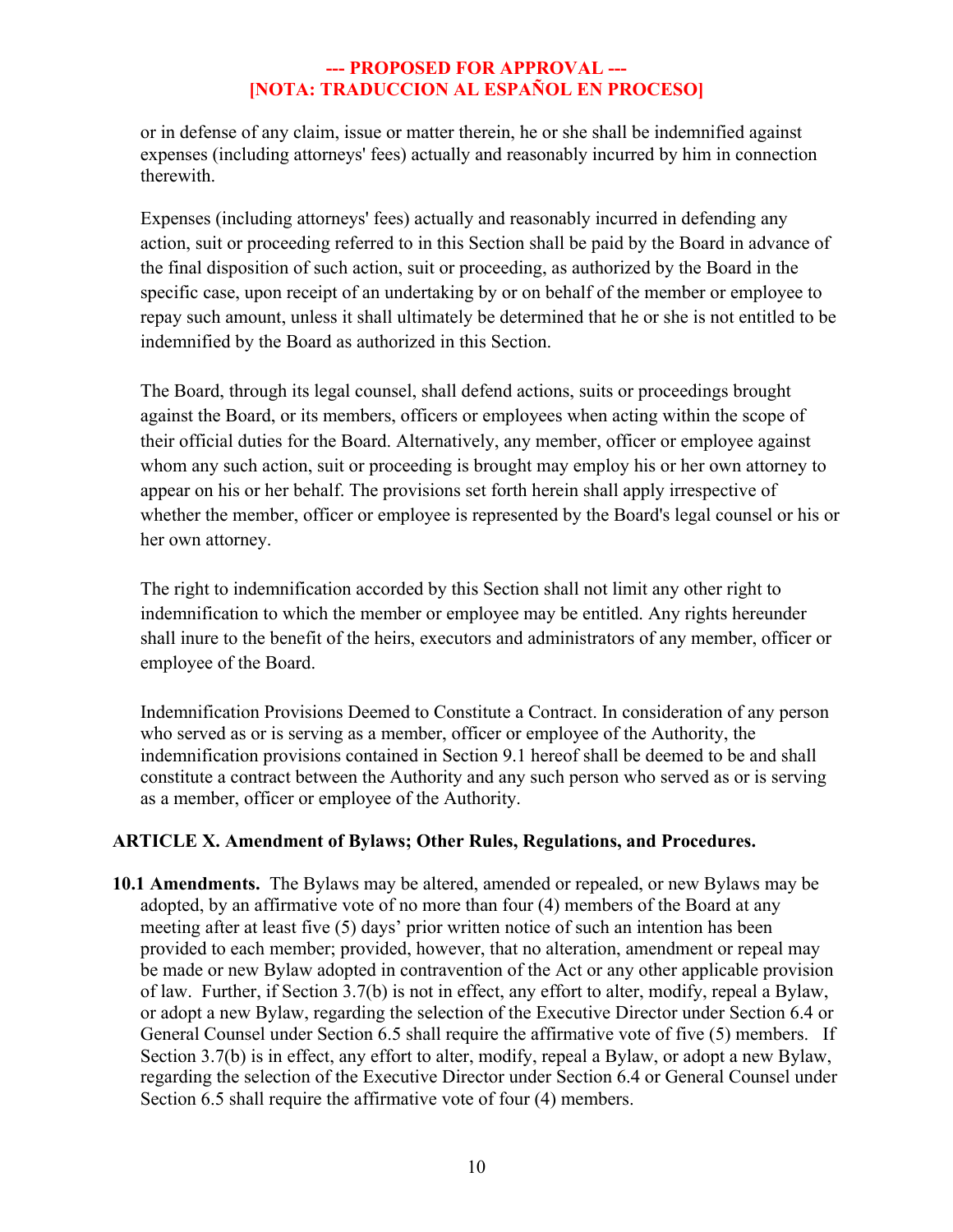**10.2 Rules, regulations, and procedures of the Government of Puerto Rico.** The Board may incorporate into these Bylaws such rules, regulations, and procedures of the Government of Puerto Rico it considers appropriate to enable the Board to carry out its activities under this Act with the greatest degree of independence practicable. Any incorporation of rules, regulations, or procedures shall be done by amendment to the Bylaws in accordance with section 10.1 hereof.

#### **ARTICLE XI. Miscellaneous**

- **11.1. Corporate seal.** A seal with the words "Financial Oversight and Management Board for Puerto Rico" upon it shall be the corporate seal of the Board. Such seal may be used by causing it to be impressed upon, affixed to, or reproduced on any document or other writing.
- **11.2. Books and records.** The Board shall keep correct and complete books and records of account and shall keep minutes of the proceedings of all meetings of the Board, a record of all actions taken by the Board, and a record of all actions taken by committees of the Board. In addition, the Board shall keep a copy of the Act and Bylaws as amended to date. Except as otherwise provided for by Board resolution and as the business of the Board may require, the corporate seal and all books and records of the Board shall be kept at the principal office.
- **11.3. Public disclosure.** Public disclosure of relevant Board materials shall be done on a timely basis. The Board shall maintain a website where public disclosures shall be posted.
- **11.4. Testimony before Congress.** After consulting with the Board on the testimony to be given, the Chair or a member of the Board selected by the Chair shall be designated as the Board member who appears before the Congress to testify on the efforts, activities, objectives, and plans of the Board; or, on any other matters that either require or permit Board testimony before Congress.
- **11.5. Gifts, bequests, and devises for the purpose of aiding or facilitating the work of the Board.** In accordance with section 104(e) of the Act, the Board may accept, use, and dispose of gifts, bequests, or devises of services or property, both real and personal, for the purpose of aiding or facilitating the work of the Board. Gifts, bequests, or devises of money and proceeds from sales of other property received as gifts, bequests, or devises shall be deposited in such account as the Board may establish and shall be available for disbursement upon order of the Chair, consistent with the Oversight Board's Bylaws, or rules and procedures. All gifts, bequests or devises and the identities of the donors shall be publicly disclosed by the Board within 30 days of receipt. The allowances provided under section 104(e) of the Act shall not be used to personally benefit any individual member or staff of the Board.
- **11.6. Waiver of notice.** Any notice required to be given under the Bylaws may be effectively waived by the person entitled to such notice by written waiver signed before or after the meeting to which such notice related or by attendance at such meeting other than for the